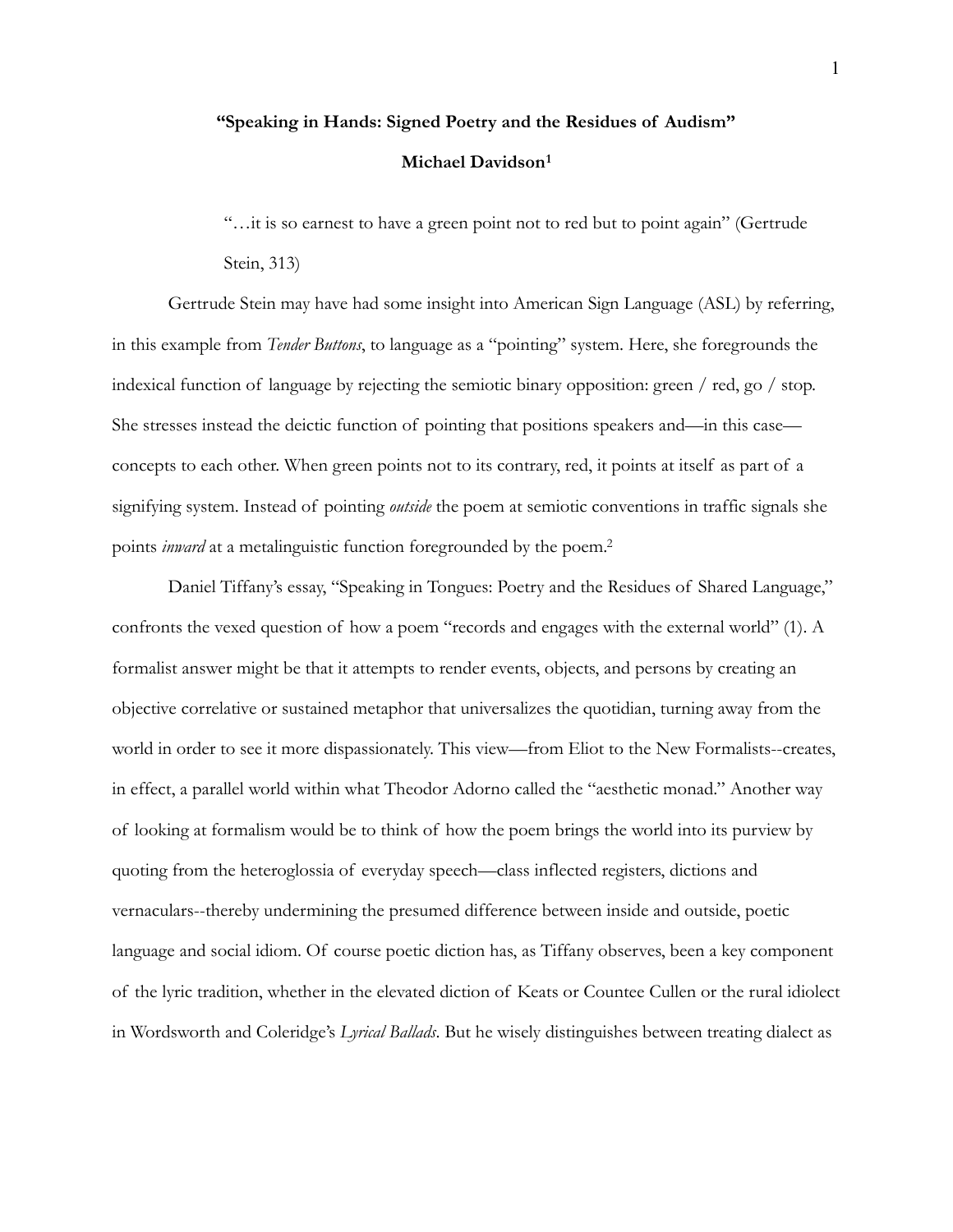a component of form—analogous to its prosody or "style"—and its unconscious betrayal of "the social textures of language associated with various communities."

 Diction, as Tiffany quotes from Sir Phillip Sydney, is the "outside" or the edge of the poem. It occupies a liminal site with one foot in the quotidian and one in the verbal matrix of the poem (3). This locational aspect of diction is reinforced in its Greek root "deixis" or the "gesture of pointing to something outside itself" (16). Linguistic treatments of deixis usually refer to those aspects of language like pronouns and prepositions ("here" "now") that situate individuals in relation—what Jakobson called "shifters." Tiffany rightly observes that this aspect of linguistic pointing has implications for manual sign-language, and it is this intersection of the two 'd' words—diction and deixis—that I want to pursue a bit further with reference to ASL poetry.

 Given Tiffany's emphasis on the "outside" of poems I want to ask what is "external" in ASL when persons and locations are rendered on and by the body and where space can be literally pointed into existence. In ASL directional verbs (HELP, GIVE, ASK) are not inflected for person. There are no pronouns in the sense that they are used in English. If I want to say "you help me" the sign for HELP (a fist on the palm) shifts from the indexical location of the person being addressed back toward the speaker. Several parameters work simultaneously: the shared space of interlocutors, the handshape that forms the sign HELP and the movement of the hands from addressee to speaker. If I want to express urgency ("Please, help me") my facial expression (furrowed brow, narrowed eyes) and body position provide further morphological indicators. If I reverse the phrase, "I help you," the direction of the handshape moves outward from speaker to addressee. [3](#page-7-2)

<span id="page-1-2"></span><span id="page-1-1"></span><span id="page-1-0"></span> Emile Benveniste's belief in the universality of pronouns is complicated by thinking of personsas spatial entities.<sup>[4](#page-7-3)</sup> Can points in space be the same as "I" or "they"? As Carol Padden has written, "space is implicit in oral languages, but explicit in signed languages" (qtd Berenz, 206). [5](#page-7-4) Spatial Deixis is particularly interesting in this regard since in ASL locational signs (OVER THERE, NEARBY, COME HERE) are established in relation to the actual, self-present signer. If I want to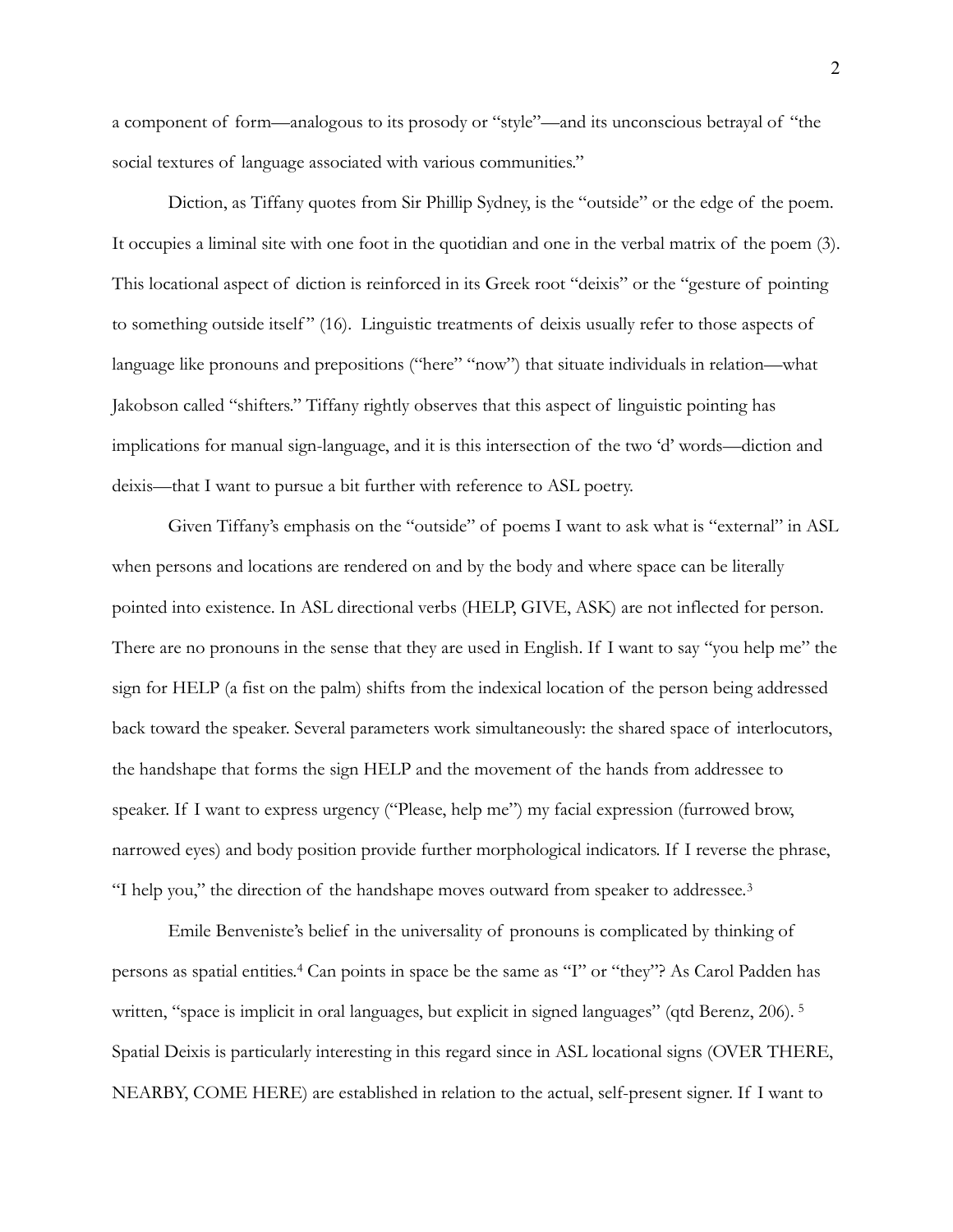signal that something is "over there," I can indicate the distance intended by making the sign for AREA--a flat hand, palm down, in a slow circle--either near or far, using my eyes to indicate how far. Space is visibly rendered in my physical relationship to that which is "outside." And if I want to represent interchanges among non-present persons or what Scott Liddell calls "surrogates" I can stage their interaction by using the space in front of me to position signs that enact a reported conversation (336). "He walked up to his friend" can be signed by pointing to a space in the distance that will remain the site for HE. I then make the sign for FRIEND (two interlocking curved index fingers) and point to another space, perhaps to the right of the HE site. I then move the left index finger, pointing up, from the HE position toward the right index finger that represents FRIEND[.](#page-7-5)<sup>[6](#page-7-5)</sup>

<span id="page-2-0"></span> What has all of this to do with poetry? One answer would be to look at the poetry of deaf poets whose signed poems exploit the possibilities of deixis, space and gesture. In this context, Tiffany's essay, "Speaking in Tongues: Poetry and the Residues of Shared Languages" might have to be retitled as "Speaking in Hands." His subtitle, would have to include the historically charged residue of oralist education and the presumptive authority of speech and hearing. Since most American deaf people know English (or another oral language) and use signs or fingerspelling based on English words, they "share" two languages. But deaf persons' incorporation of English is fraught, due to the historical attempt in the late 19th century to forbid the use of sign language and to impose oral education (emphasis on lipreading and speaking) on deaf children. The common early phrases for deaf persons, "deaf mute" or "deaf and dumb," annexed negative attitudes about the mental health of deaf persons that led to various forms of exclusion and in some cases incarceration. That historical residue is often a ghostly linguistic presence in deaf poetry.

 And this raises an interesting question about diction. As Tiffany writes, "Diction in the most general sense is usually understood to pertain to vocabulary, the choice of words in a text "and to the kind of language deployed in a poem" (3). He goes on to discuss the ways that diction in poetry often code shifts between registers that interpolate a poet's class, gender, race, and regional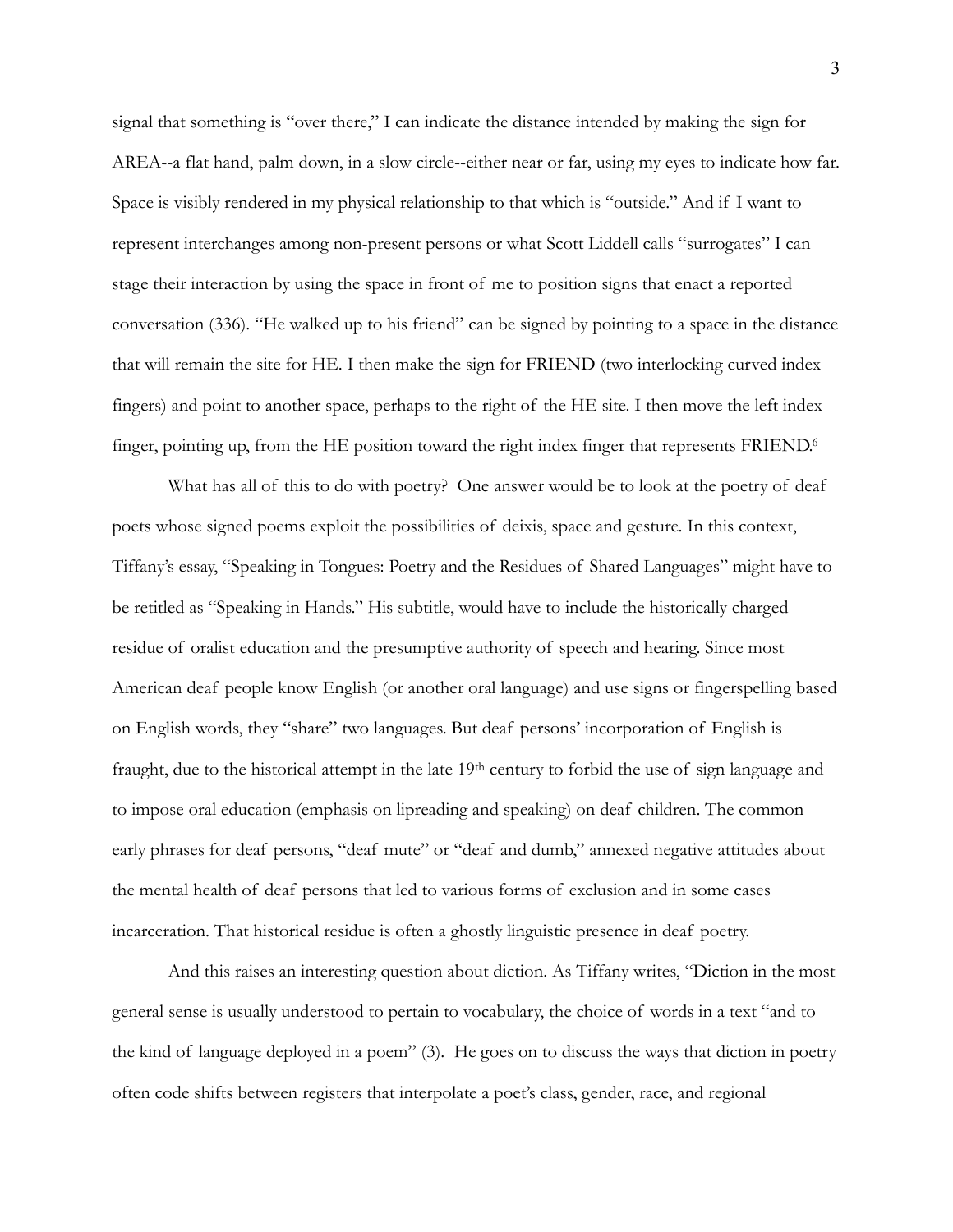<span id="page-3-0"></span>background, the "social textures of language associated with various communities" (3). A poet's incorporation of vernacular argots, pidgins, or interlingual merging of several languages—his examples include Lois Ann Yamanaka, Cathy Park Hong, Rodrigo Toscano—brings dominant and subaltern languages into conversation. The same could be said for ASL poets, but the categories of shared experience, the meaning of "communities," might be different depending, for example, on whether the poet was educated in an oral school, a community with a large deaf population, a community of black signers, a public school, or a family that does not sign.<sup>[7](#page-7-6)</sup> As Margalit Fox has written, the origin of ASL itself is a product of intersecting dictions. When Thomas Gallaudet opened the first school for deaf students in Hartford, Connecticut with his native French deaf teacher, Laurent Clerc, he incorporated Clerc's French sign language overlaid with imposed English word order, tenses and pronouns, plus local vernacular and "homesigns" developed among the students independent of their classes. Since there was as yet no indigenous American sign language it grew, like all natural languages, by a rhizomatic path from pidgins to creole.

 In my own experience working with a number of ASL tutors and teachers, I've noticed dramatic differences in the meanings and shapes of various signs, depending on generation, schooling and family background. And there is plenty of sign play between languages. When I asked one of my tutors how to sign "decaf coffee," he made the sign for DEAF (the index finger from ear to mouth) and then the sign for COFFEE (a fist rotating over the other fist), perhaps as a joke about hearing persons' ideas of deaf people as "decaffeinated." This example reveals the "residues of shared languages" that include the overwhelming authority of audism, the ideology that privileges hearing. The portmanteau sign for audism, THINK- HEARING, is represented by an index finger rotating in front of the forehead. Here the conventional sign for SPEECH, the index rotating in front of the mouth, is shifted to the head to show how "speech" is naturalized as ideology.<sup>8</sup>

<span id="page-3-1"></span> Let me give two examples of how diction and deixis are combined by comparing some lines by John Ashbery and Clayton Valli's poem, "Snowflake." Ashbery's "Daffy Duck in Hollywood" is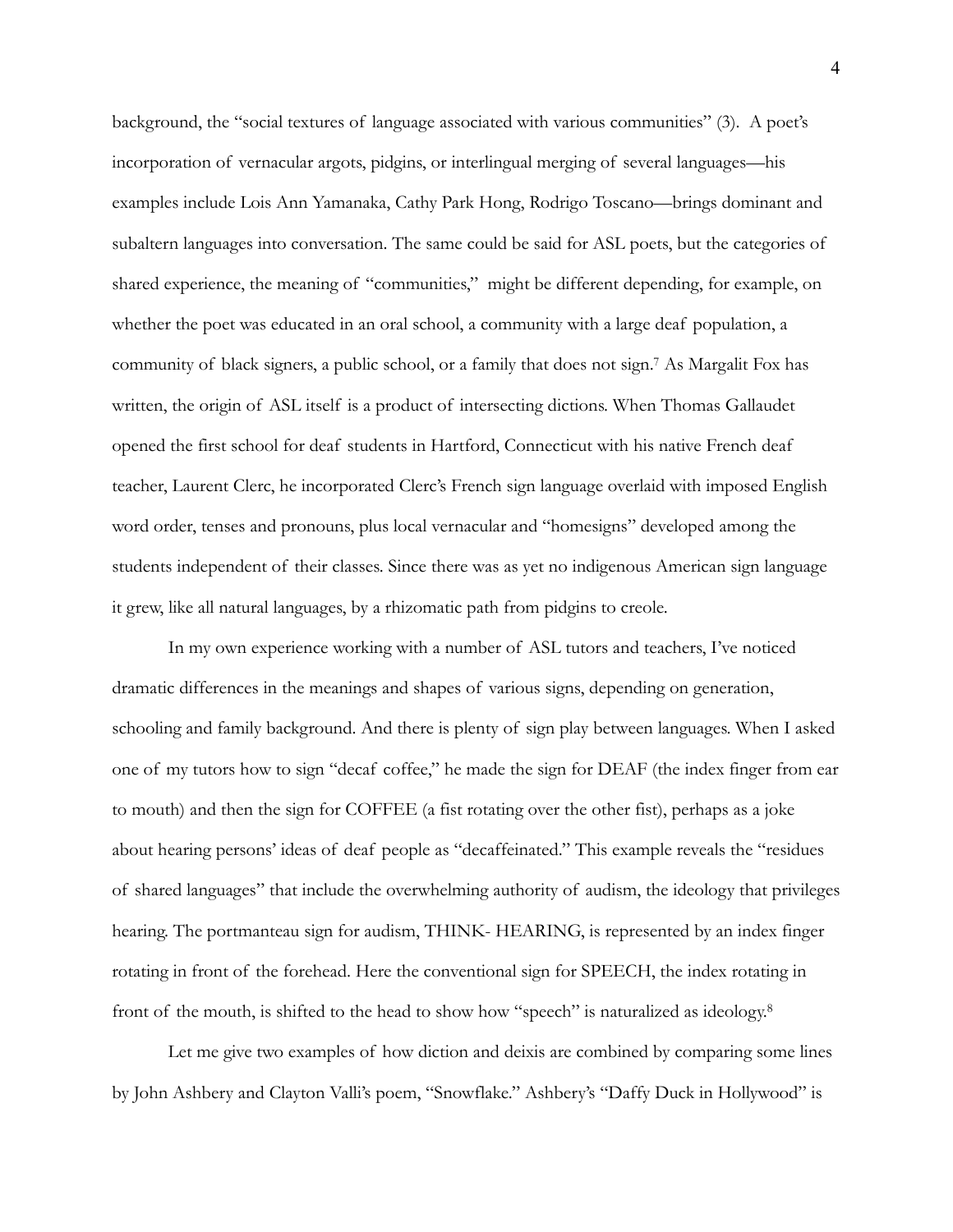an operatic display of multiple dictions, from the sublime to the ridiculous, different levels of rhetoric often overlapping within a few phrases:

That mean old cartoonist, but just look what he's Done to me now! I scarce dare approach me mug's attenuated Reflection in yon hubcap, so jaundiced, so *déconfit*  Are its lineaments—fun, no doubt, for some quack phrenologist's Fern-clogged waiting room, but hardly what you'd call Companionable. (227)

<span id="page-4-0"></span>Here the wildly shifting set of sociolects reflects class and cultural levels, from Looney Tunes ("That mean old cartoonist," "me mug's attenuated /Reflection") to cocktail party banter ("so jaundiced, so *déconfit*")to intellectual camp ("quack phrenologist's / Fern-clogged waiting room").<sup>[9](#page-7-8)</sup> Ashbery's dance of dictions is in some respects a verbal collage of Hollywood movies, one part Walter Brennan, the other part Laurence Olivier. These sudden transitions imitate the 1953 Daffy Duck cartoon it celebrates in which Daffy undergoes multiple transformations—and erasures—by the absent "mean old cartoonist." Just as Daffy is becoming comfortable playing his ukulele in a tropical setting with palm trees he is rudely moved--on skis--to a snowy alpine landscape. A more philosophical reading of "Daffy Duck" might conclude that these shifting registers reflect the culture of simulacra that epitomizes, for Jean Baudrillard and Frederic Jameson, the postmodern condition. The modernist deep Subject is dead; in its place is a cartoon series of interchangeable repetitions. Deixis in the poem strives to locate cartoonist and Daffy, artist and creation, only to expose the placelessness of identities, the absence of any authorizing subjectivity in a media drenched environment. The mediated subject exists as a portrait in a convex mirror, a hubcap, that expands the "mug" to grotesque proportions.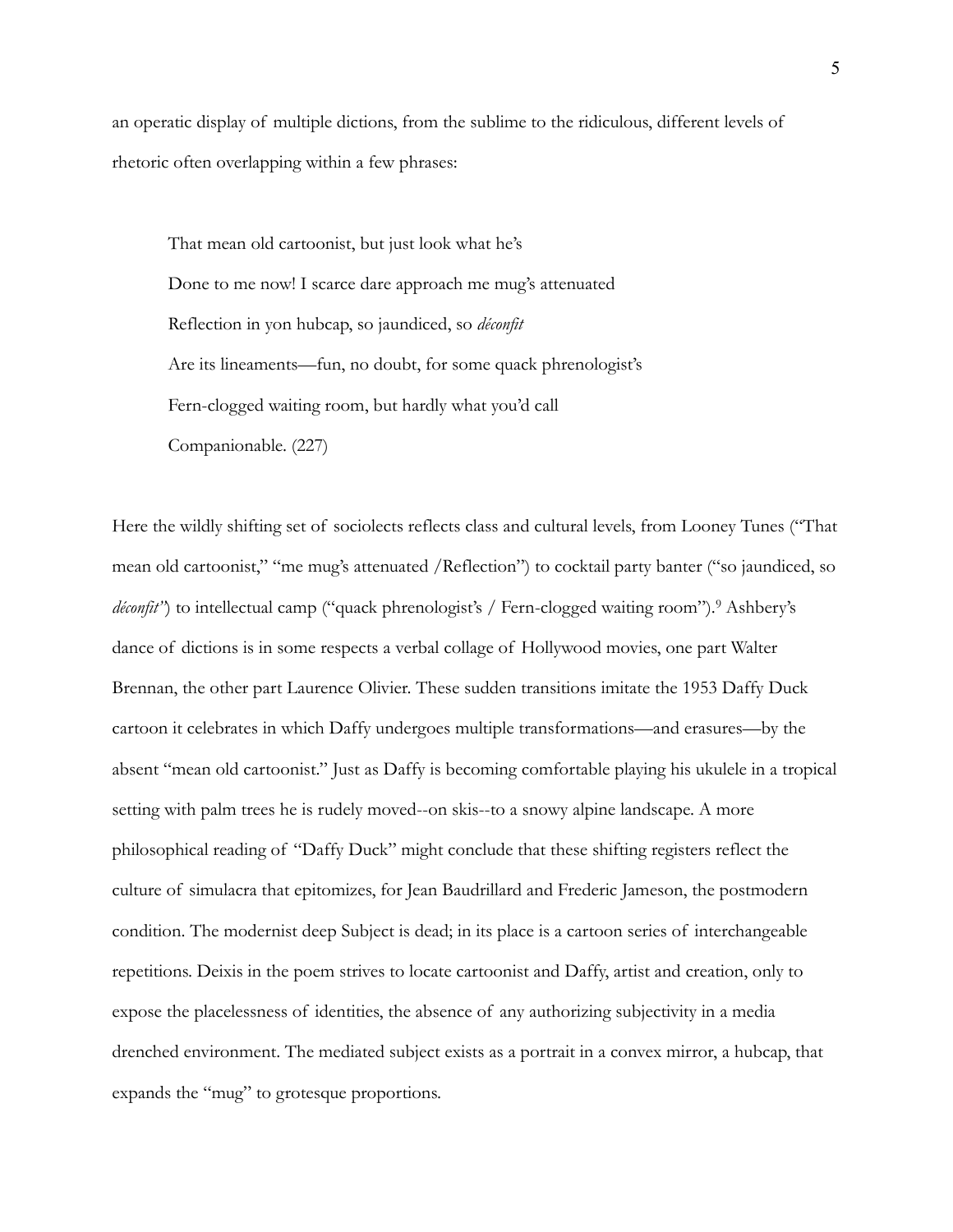<span id="page-5-0"></span> Clayton Valli's signed poem, "Snowflake" is a different species altogether in tone but nevertheless manages to move between registers on several significant levels. I have discussed this poem elsewhere, but I want to call attention to Valli's fusion of diction and deixis in a lyric whose center concerns a conversation between a deaf boy and his hearing father.<sup>[10](#page-7-9)</sup> The father, who does not sign, is trying to impress his hearing friends by asking his deaf son to verbalize answers to questions: "what is your name," "how old are you?" Valli signs the entire poem in ASL, but switches registers to represent the father's oral speech and the child's halting attempts to respond. Spatial and positional deixis here is embodied by the father's shifting body position as he addresses his friends, using the sign for nonsense ("blah blah blah") to indicate the boy's confusion about his father's oral conversation. He then turns to the son to ask him questions and then adopts the son's point of view as he attempts to respond to his father's questions. Their interchange is conducted in Signed Exact English (SEE), an invented language that uses ASL signs imposed on English syntax. It also includes fingerspelling of certain words that do not have ASL equivalents such as the copula in the phrases, "how old a-r-e you?" and "my name i-s…". The rest of the poem surrounding this interchange, a description of a cold winter day and a falling snowflake, is signed using ASL syntax and an innovative collaboration between dominant and subordinate hands. Valli uses at least four levels of manual signing: fingerspelling, SEE, regular ASL and a hybrid version of ASL that creatively modifies or extends handshapes, body position, facial expression. This, in Tiffany's terms, marks not formalist experiment but "a disruption and expansion of poetic diction" by making the dominant language subservient to the minor (29).

<span id="page-5-1"></span> Deixis and diction are intertwined in the way that the interchange between hearing father and deaf son replicates the historical division of oral and Deaf cultures.<sup>[11](#page-7-10)</sup> It also replicates Valli's biographical condition as the deaf child of hearing, non-signing parents. The very use of SEE embodies this history. One might add that for a deaf person the presence of SEE is in itself a form of diction since it brings the "outside" into the poem as a creolized form of sign language. But this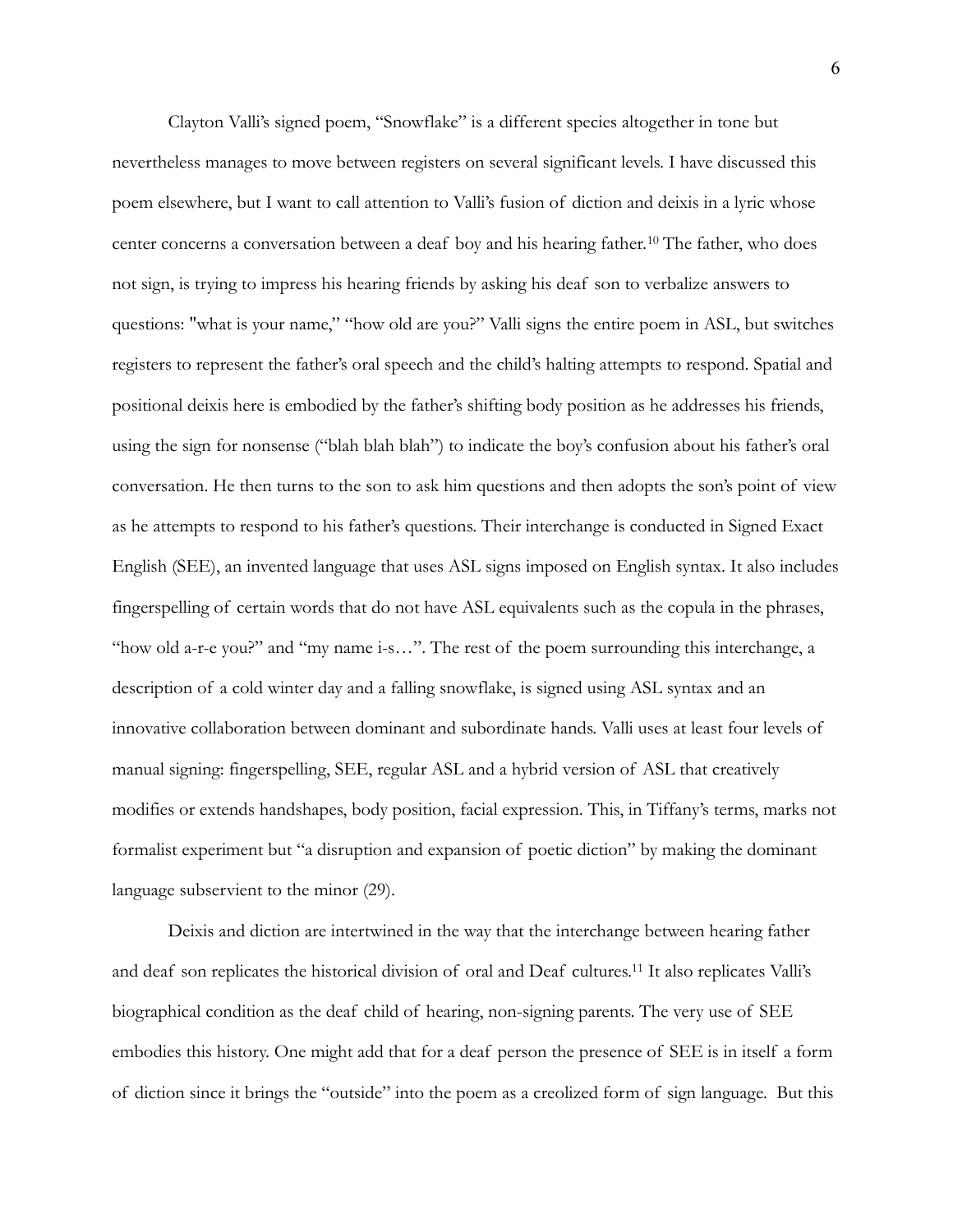interchange is itself contained or wrapped into a more lyrical use of ASL, suggesting that the poet, Clayton Valli, has contained this unequal relationship on his own (signed) terms. "Snowflake" is about the positional relationship not only of speakers but of unequal power relationships between hearing and deaf persons. Code switching, the movement of registers, parallels the shifting body position and gaze direction of the speaker as he or she adopts different personas. [12](#page-7-11)

<span id="page-6-0"></span> Valli is a much more conservative poet than more recent deaf practitioners like Sean Forbes, Signmark, and Prinz D who have drawn from rap and urban subcultures as well as the activism on behalf of Deaf cultural identity to create a vibrant deaf jam tradition. And needless to say, Valli comes out of a very different aesthetic tradition from Ashbery. Although he has likened his use of ASL to Robert Frost and the prosodic traditions of English poetry, his ventriloquized use of several idiolects links him more closely to the New York School poet than one might think. For Ashbery the "outside" is like the image in a convex mirror, a version of oneself enlarged and distorted. For Valli the "outside" is a culture that expects him to assimilate the dominant culture's attitudes towards hearing and speech.

<span id="page-6-2"></span><span id="page-6-1"></span> At a 2005 conference at Ohio State University a group of deaf poets and scholars were asked to engage with a number of questions, one of the most salient being how to define ASL literature if "literature" is presumed to be a textual or verbal phenomenon?<sup>[13](#page-7-12)</sup> Discussion pursued possible alternative modes of translating and documenting signed storytelling or poetry, whether rendered into print or video or some other medium. The poet, Peter Cook, suggested that perhaps holography might be the best format since it would more accurately represent the spatial character of signed performances.<sup>[14](#page-8-0)</sup> Cook was no doubt thinking of his own collaborations with Kenny Lerner (the Flying Words Project) many of whose performances utilize the 360-degree field around the poet—Peter signing behind his back, he and Kenny dual-signing, Peter "throwing" a sign in an imagined circle around the pair, or the two of them passing a sign back and forth.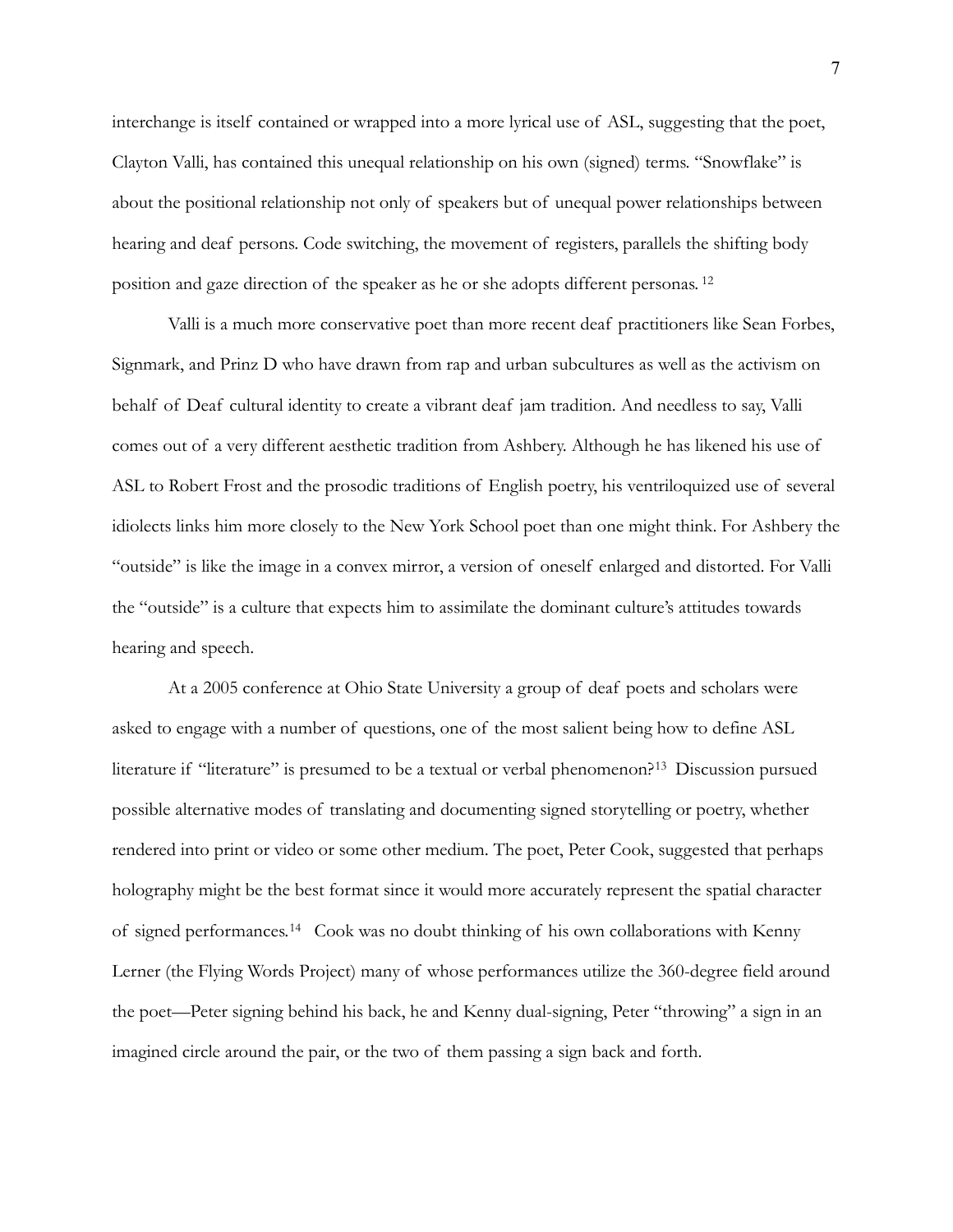Cook implicitly suggests that the term "poetry" might be inadequate to describe work that engages the entire body, that draws on dance, mime, and other theatrical genres. Holography would take the poem off the page and place it in the world. Cook's response suggests something fundamental about what happens when genre meets the body, when aesthetic categories encounter sensoria that defy what they are meant to contain. In thinking about the title of our Forum, "Poetic Language and the Outside," I keep thinking of how speaking in hands changes what we mean by poetic language and the spaces and persons it imagines. The imperative, to adapt Gertrude Stein in *Tender Buttons*, is "act so there is no use in a center." (344).

<span id="page-7-3"></span><sup>[4](#page-1-1)</sup> Benveniste, 217.

<span id="page-7-5"></span><sup>[6](#page-2-0)</sup> On staging indexical loci, see Bellugi and Klima, 277.

<span id="page-7-8"></span>[9](#page-4-0) I am indebted to Peter Middleton for the phrase, "intellectual camp."

<span id="page-7-9"></span><sup>[10](#page-5-0)</sup> cf. "Tree Tangled in Tree: Resiting Poetry through ASL" in *Concerto for the Left Hand*, chapter 4.

<span id="page-7-10"></span><sup>[11](#page-5-1)</sup> Like many commentators on Deaf identity I have capitalized the 'D' in "Deaf Culture" when referring to the cultural, as opposed to the audiological, associations with deafness. I have retained the lower case when speaking of deaf persons.

<span id="page-7-11"></span> We can see even in the work of first-generation deaf poets like Valli, Patrick Graybill, Ella Mae Lentz, and Dorothy [12](#page-6-0) Miles, the possibilities for using multiple dictional registers while, at the same time, signifying, in Henry Louis Gates' sense, *on* the historic oppression of deaf persons by putting "English" in brackets

<span id="page-7-12"></span><sup>[13](#page-6-1)</sup> Brenda Brueggemann has described this conference and its goals in *Deaf Subjects: Between Identities and Places*, pp. 47-53.

<span id="page-7-0"></span>I am grateful to Peter Middleton and Chris Krentz for their comments on drafts of this paper. **[1](#page-0-0)**

<span id="page-7-1"></span>Charles Olson titles his one-word poem, "One Word as the Complete Poem," the one word being "dictic" which would [2](#page-0-1) seem to confirm Stein's emphasis on the poem's "earnest" ability to "point again" (425). Rachel Blau duPlessis provides an excellent discussion of Olson's poem and deixis in "Statement on Poetics," pp. 25-30.

<span id="page-7-2"></span>Margalit Fox provides an important introduction to ASL verbs in chapter 12 of *Talking Hands*. [3](#page-1-0)

<span id="page-7-4"></span>On debates about pronouns and sign language deixis, see Norine Berenz, "Insights into Person Deixis. "See also Ursula [5](#page-1-2) Bellugi and Edward Klima, *The Signs of Language*, pp. 276-9.

<span id="page-7-6"></span>Historical segregation of black populations into separate neighborhoods and schools has led to the development of a [7](#page-3-0) distinct black signing tradition which makes more use of two-handed signing, broader gestures, and idiomatic variants of ASL

<span id="page-7-7"></span>On THINK HEARING see Padden and Humphreys, p. 54. [8](#page-3-1)